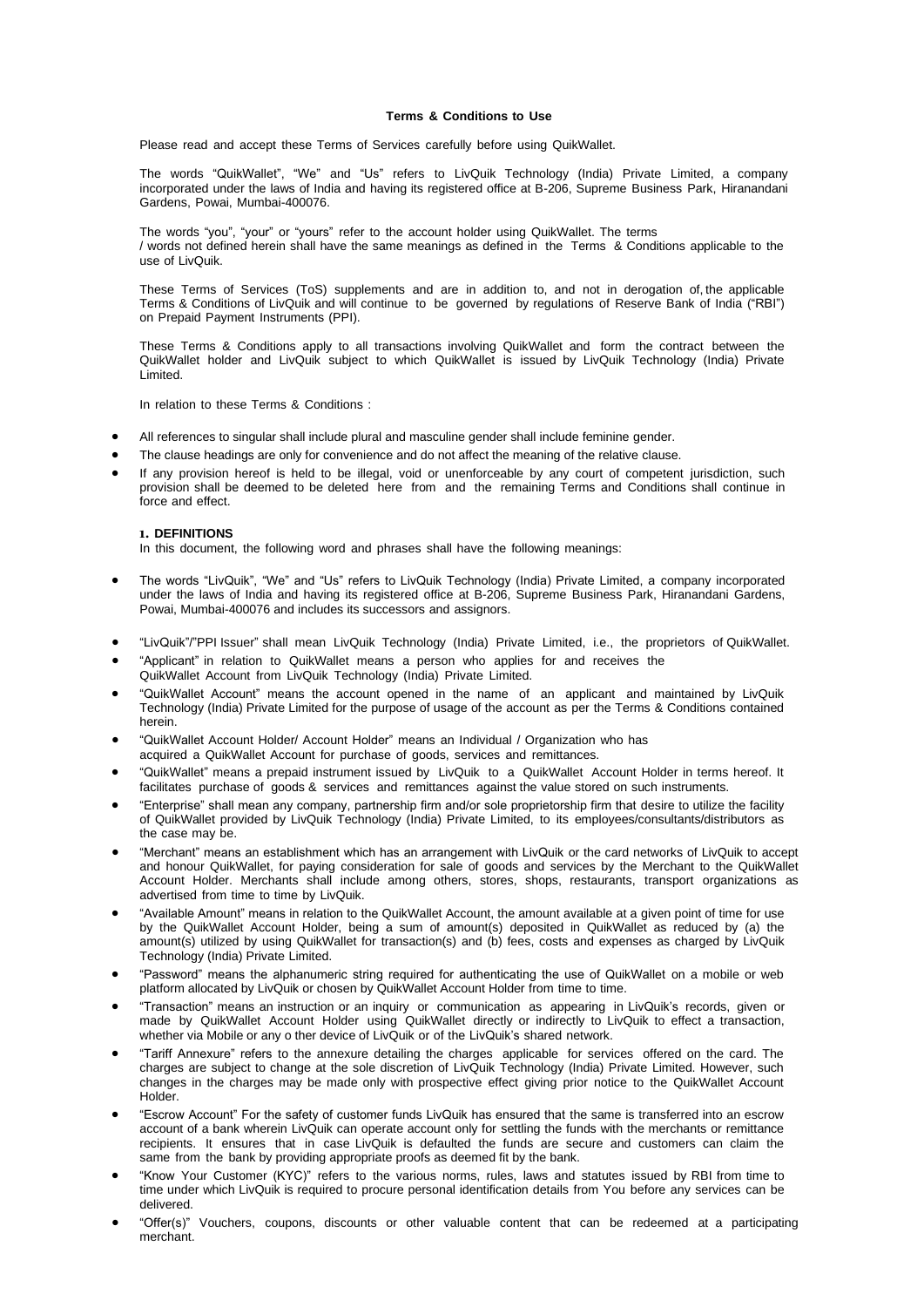# **2. APPLICATION FOR QUIKWALLET**

A person desirous of availing QuikWallet should apply to LivQuik using its online or mobile platform or third party merchant platforms and accept Terms & Conditions laid out for the use of QuikWallet. A person desirous of availing QuikWallet should apply to LivQuik using its online or mobile platform or third party merchant platforms and accept Terms & Conditions laid out for the use of QuikWallet.

LivQuik shall have a right, not to consider any application, without assigning any reason.

## **3. ELIGIBILITY AND ACCOUNT REGISTRATION**

- You must use the Services in India. If you are a minor, your parents/guardians shall the PPI account shall be opened through your natural / legal guardian.
- In case of customers for whom account was opened when they were minor, fresh photographs shall be obtained by LivQuik on their becoming a major and at that time it shall be ensured that Customer Due Diligence (CDD) documents as per the current CDD standards are available with LivQuik. Wherever required, LivQuik may carry out fresh KYC of such customers i.e. customers for whom account was opened when they were minor, on their becoming a major.
- In order to register, create and use an account, LivQuik may require that you submit certain Personal Information, including but not limited to your Name, Mobile Phone Number, E- mail Address, Date of Birth, and Unique Identification Number (UIN) to LivQuik. During the registration process, or when you access the QuikWallet Mobile Application from a phone, your phone's device ID may be stored. You agree that the Personal Information you provide to Company upon registration and at all other times will be true, accurate, current and complete. You agree to maintain and update this Personal Information to keep the Personal Information true, accurate, and complete.
- You hereby authorize LivQuik, directly or through third parties, to make any inquiries we consider necessary to validate your identity and/or authenticate your identity and account information. This may include asking you for further information and/or documentation about your account usage or identity, or requiring you to confirm identification by furnishing KYC documentation, ownership of your email address, telephone number or financial instruments, among others. This process is for internal verification purposes.

## **4.IDENTITY AUTHENTICATION**

You hereby authorize LivQuik, directly or through third parties, to make any inquiries we consider necessary to validate your identity and/or authenticate your identity and account information. This may include asking you for further information and/or documentation about your account usage or identity, or requiring you to confirm identification by furnishing KYC documentation, ownership of your email address, telephone number or financial instruments, among others. This process is for internal verification purposes.

## **5.QUIKWALLET SECURITY**

- The QuikWallet Account Holder shall be responsible for the security of QuikWallet Account and ensure all steps towards safekeeping and authorized use of QuikWallet.
- LivQuik will initially ask the customer to generate a Password for the safety of QuikWallet Account of the customer.
- The password should only be entered where prompted by LivQuik or third party platforms to authenticate the QuikWallet Transaction.
- The QuikWallet Account Holder shall not disclose the password to anyone verbally, or in writing nor record it elsewhere.
- The security of the Password is very important and breach of any of the above requirementshall amount to unauthorized use of QuikWallet without the LivQuik being liable for such use.
- The QuikWallet Account is non-transferable.

### **6.DEPOSIT/LOAD QUIKWALLET**

- The amount that can be deposited in the QuikWallet Account is governed by policies laid down by RBI. These involve monthly limits, transaction limits as well as balance limits on the account.
- In addition to RBI guidelines, LivQuik at its discretion, could impose further limits on the amount of money you deposit in your account. Please see our FAQ for more details on limits. If we have authenticated your identity, we may increase your deposit limits. These limits may change from time to time on LivQuik sole discretion.
- The QuikWallet Account Holder can use multiple funding sources for depositing money in their account. These sources could be but not limited to Credit Cards, Debit Cards, Net Banking, and Transfer from another QuikWallet Account.
- In order to manage risk, LivQuik may limit the funding sources available for your use to fund any particular transaction. For example, we may limit your funding sources for a particular transaction to debit cards or your net banking account.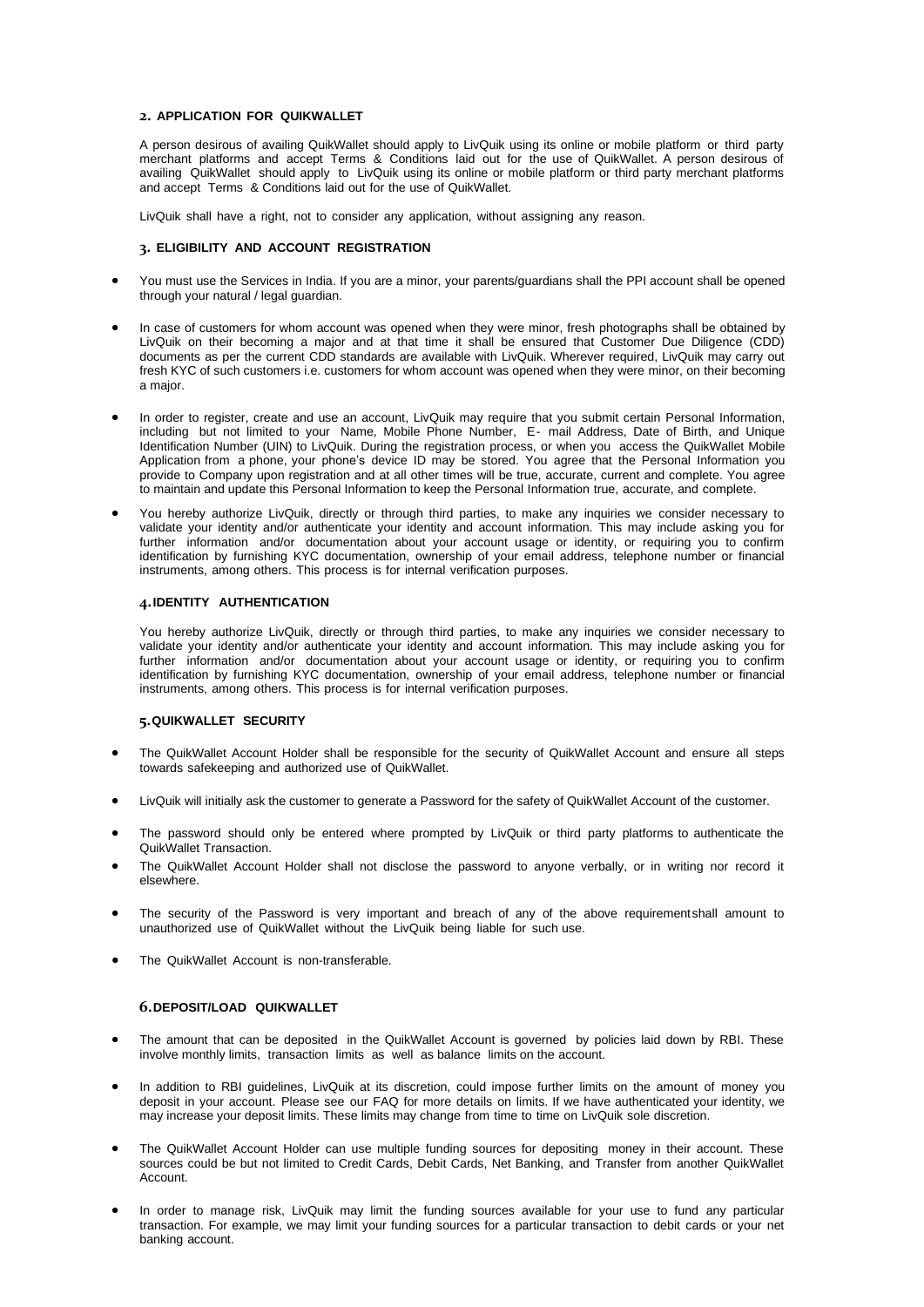- Each funding source will have a different dispute resolution mechanism and the relevant mechanism will be followed should your transaction turn out to be unsatisfactory.
- LivQuik will monitor each Deposit made into your QuikWallet Account to monitor high-risk & fraudulent transactions. If your deposit is classified as a high-risk transaction or is suspected of fraud, LivQuik will place a hold on the deposit and may ask you for more information on you and your funding source. LivQuik will conduct a review and either clear or cancel the deposit. If the deposit is cleared, LivQuik will notify you and update your QuikWallet Account. Otherwise, LivQuik will cancel the deposit and the funds will be forfeited by LivQuik. The said funds will be refundable only to source account upon valid demand raised by holder of source account. LivQuik will notify you by email and/or in the account history tab of your LivQuik account if the deposit is cancelled.
- When you make a deposit, you are liable to LivQuik for the full amount of the deposit plus any fees if the deposit is later invalidated for any reason. This means that, in addition to any other liability, you will be responsible for the amount of the deposit, plus applicable fees if you lose a claim or a chargeback, or if there is a reversal of the deposit. If the owner of the funding source of a deposit later disputes the deposit or files a claim for a chargeback, the debit or credit card issuer or the originating bank, not LivQuik, will determine whether the dispute is valid and to whom payment is due. You agree to allow LivQuik to recover any amounts due to LivQuik by debiting your QuikWallet Account balance. If there are insufficient funds in your account to cover your liability, you agree to reimburse LivQuik through other means. If LivQuik is unable to recover the funds from your primary funding source, LivQuik may attempt to contact you, LivQuik may recover the funds from your alternate funding sources, or may take other legal actions to collect the amount due, to the extent allowed by applicable law.

#### **7. Features/conditions of Full KYC PPIs:**

If the customer with minimum detail semi-closed PPI upto Rs. 10,000 desires to upgrade to full KYC PPI, he shall be allowed to do so after completing the full KYC as per RBI's Master Directionson KYC, after which, his outstanding limits will increase upto Rs. 2,00,000. Below are the conditions in case his product is upgraded to a full KYC PPI:

- 1. These PPIs shall be reloadable in nature and issued only in electronic form, including cards.
- 2. The amount outstanding shall not exceed Rs.2,00,000 at any point of time.

3. The funds can be transferred 'back to source' (payment source from where the PPI was loaded) or 'own bank account of the PPI holder' (duly verified by the Issuer). However, PPI issuer will set the limits taking into account the risk profile of the PPI holders, other operational risks, etc.

4. PPI issuer may provide the facility of 'pre-registered beneficiaries' whereby the PPI holder can register the beneficiaries by providing their bank account details, details of PPIs issued by same issuer (or different issuers as and when permitted by the RBI).

5. In case of such pre-registered beneficiaries, the funds transfer limit shall not exceed Rs. 2,00,000/- per month per beneficiary. PPI issuer shall set the limits within this ceiling taking intoaccount the risk profile of the PPI holders, other operational risks, etc.

6. The funds transfer limits for all other cases shall be restricted to Rs. 10,000/- per month. Fundstransfer from such PPIs shall also be permitted to other PPIs, debit cards and credit cards as perthe limits given above.

7. There is no separate limit on purchase of goods and services using PPIs and PPI issuer may decide limit for these purposes within the overall PPI limit.

8. PPI issuer shall clearly indicate these limits to the PPI holders and also provide necessary options to PPI holders to set their own fund transfer limits.

9. Cash withdrawal shall be permitted upto a maximum limit of Rs.2,000/- per transaction within an overall monthly limit of Rs.10,000/- per PPI across all channels (agents, ATMs, PoS devices, etc.);

10. PPI issuer shall also give an option to close the PPI and transfer the balance as per the applicable limits of this type of PPI. For this purpose, the issuer shall provide an option, including at the time of issuing the PPI, to the holder to provide details of pre-designated bank account orother PPIs of same issuer (or other issuers as and when permitted) to which the balance amountavailable in the PPI shall be transferred in the event of closure of PPI, expiry of validity period ofsuch PPIs, etc.

11. The features of such PPIs shall be clearly communicated to the PPI holder by SMS / e-mail / post or by any other means at the time of issuance of the PPI / before the first loading of funds.

12. Such PPI shall be valid for a term of 4 year.

#### **8. Features of PPIs upto Rs.10,000/- (with no cash loading facility) where loading is permissible through Bank or credit cards or full KYC PPI:**

1. Such PPIs shall be issued by the PPI Issuer after obtaining below minimum details of the PPI holder:

a. mobile number verified with One Time Pin (OTP) and;

b. self-declaration of name and unique identity / identification number of any 'mandatory document' like PAN, passport, driving licence, Voter's Identity Card, NREGA job card, proof of possession of Aadhaar number and letter issued by the National Population Register.

2. Such PPIs shall be reloadable in nature. Loading / Reloading shall be from a bank account / credit card / full-KYC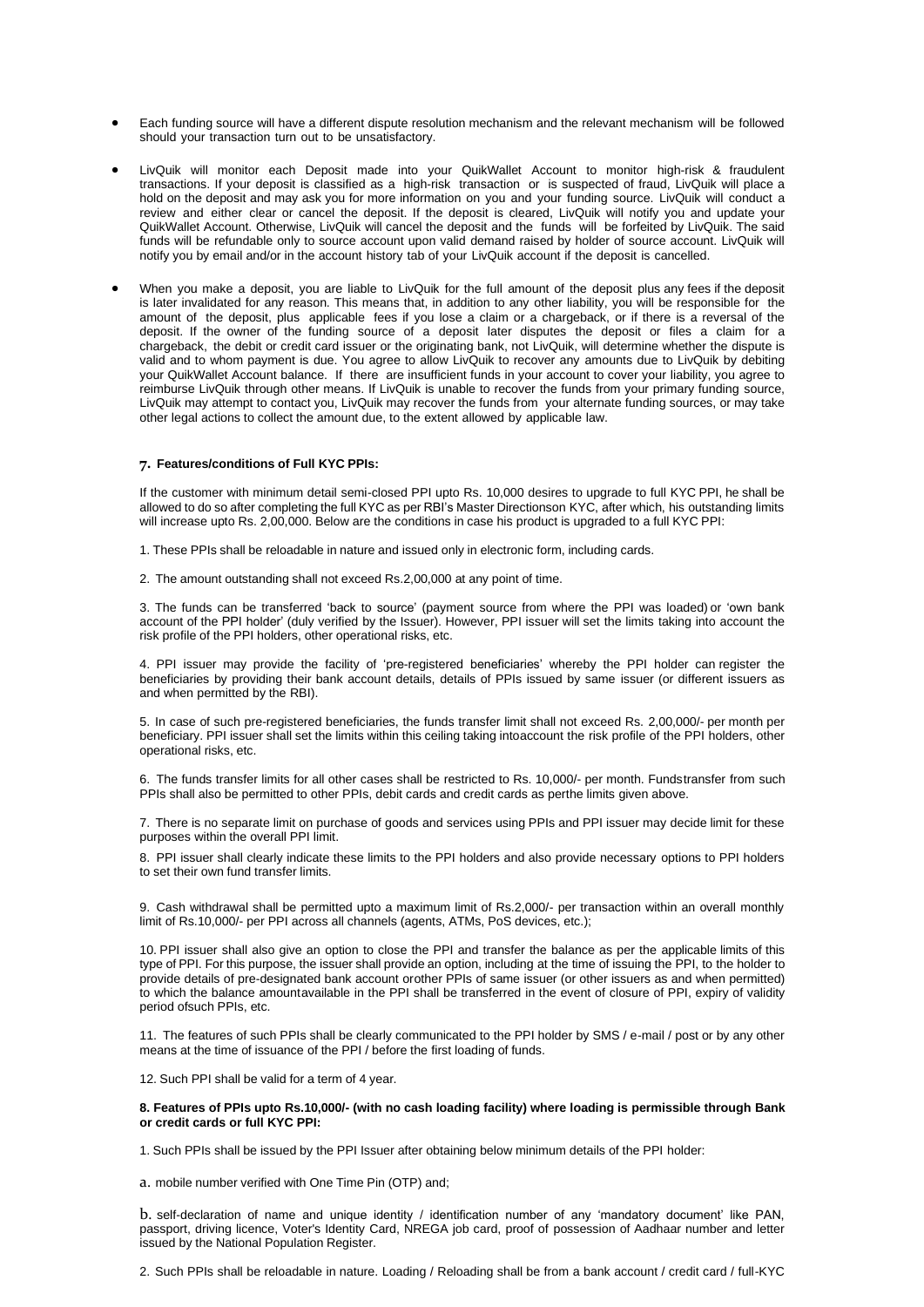PPI;

3. The amount loaded in such PPIs during any month shall not exceed Rs.10,000 and the total amount loaded during the financial year shall not exceed Rs.1,20,000.

- 4. The amount outstanding at any point of time in such PPIs shall not exceed Rs.10,000.
- 5. These PPIs shall be used only for purchase of goods and services and not for funds transfer.

6. PPI issuer shall provide an option to close the PPI at any time and also allow to transfer the funds 'back to source' (payment source from where the PPI was loaded) at the time of closure. Alternatively, the closure proceeds can be transferred to a bank account after complying with KYC requirements of PPI holder.

7. The features of such PPIs shall be clearly communicated to the PPI holder by SMS / e-mail / post or by any other means at the time of issuance of the PPI / before the first loading of funds.

8. Such PPI shall be valid for a minimum term of 1 year.

## **9. PAYMENT AND REFUNDS USING QUIKWALLET**

- QuikWallet Account Holder can choose to use Available Amount to pay merchants in exchange of some goods or services provided by the merchant.
- The merchants who accept QuikWallet as payment will be approved by LivQuik and the list of merchants will be advertised to QuikWallet Account Holders from time to time. The list of merchants could be amended without any intimation to the QuikWallet Account Holders.
- If the QuikWallet Account Holder is unsatisfied with the service provided by the merchant or hasn't received goods promised by the merchant then the Account Holder can raise a dispute with LivQuik after first raising and failing to get redressal of his grievance from the concerned merchant. Any such dispute should be raised within a period of 30 days from the date of the payment.
- LivQuik will be the sole arbitrator in these disputes between the LivQuik Account Holder and the Merchant. LivQuik will conduct an investigation within 7 working days from the receipt of the complaint. The QuikWallet Account Holder may be required to furnish further information as judged suitable by LivQuik to rule on the validity of your dispute.
- If the dispute is found valid, the amount charged for the payment will be refunded from the merchant and credited back to source within 7 to 10 working days. However, if the dispute is ruled in the favour of the merchant then your payment will not be refunded to your QuikWallet Account.
- If you have a dispute with one or more QuikWallet users or QuikWallet participating Merchants relating to payment, LivQuik is not responsible for any such dispute and you hereby release Company (and our officers, directors, agents, joint ventures and employees) from any and all claims, demands and damages (actual and consequential) of every kind and nature arising out of or in any way connected with such disputes.
- You acknowledge and agree that this Agreement is between you and LivQuik, not with any third party (including, but not limited to, Apple®, Google®, any mobile carrier, or any Merchant (as defined above)), and that Company is solely responsible for the transaction processing services. Your use of the other services may be subject to separate agreements you may enter into with your mobile device operating system provider (e.g., Apple, Google or Microsoft®), your mobile device manufacturer (e.g., Apple, Samsung®), your mobile service carrier (e.g., Airtel or Vodafone®), and other parties involved in providing your mobile device service. Merchants as defined above, third party operating system providers such as Apple, Google, and Microsoft, your phone or other mobile device manufacturer, your wireless carrier or other network provider, any other product or service provider related to your mobile device service are collectively referred to as "Covered Third Parties." You agree to comply with all applicable third party terms of agreement when using the third party services. Company is not a party to those agreements and has no responsibility for the products and services provided by third parties.
- Please note that LivQuik has opened its application programming interface ("API"), so you may be subject to agreements with third parties when using a service that was not created by LivQuik. LivQuik has no liability or responsibility for your use of these third party services.

## **10. QUIKWALLET HOLDER'S OBLIGATIONS & COVENANTS**

- QuikWallet Account Holder will be liable for all Transactions and for the related charges.
- QuikWallet Account Holder accepts that at his request and risk LivQuik has agreed to provide him the QuikWallet & accepts full responsibility for all Transactions recorded by useof his QuikWallet.
- An instruction given by means of the QuikWallet shall be irrevocable.
- QuikWallet Account Holder shall, in all circumstances, accept full responsibility for the use of the QuikWallet, whether or not processed with his knowledge or his authority, expressed or implied.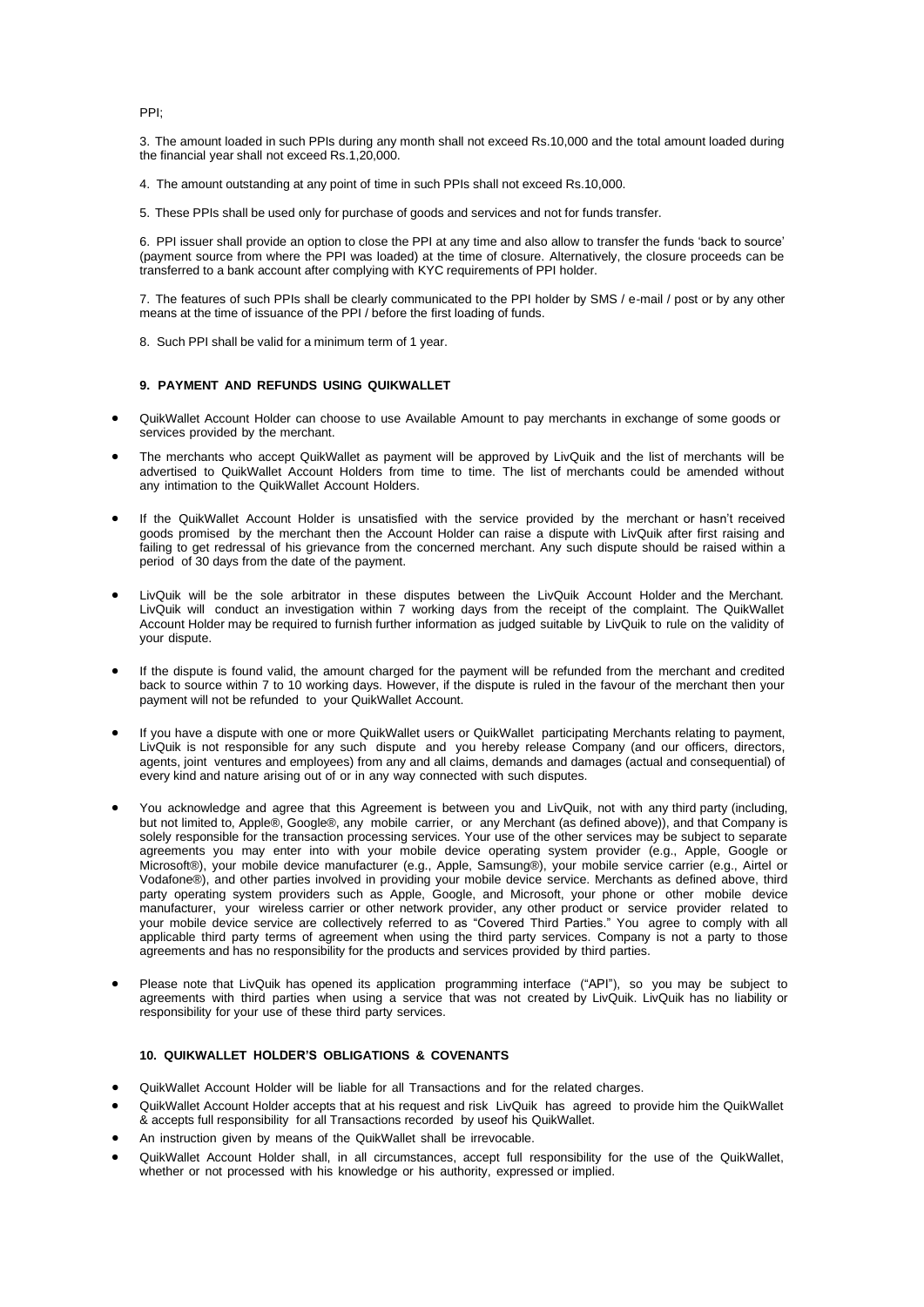- QuikWallet Account Holder irrevocably authorizes LivQuik to debit the amounts utilized by using the QuikWallet for Transactions to his QuikWallet Account.
- QuikWallet Account Holder should hold LivQuik indemnified and harmless for its actions in good faith and in the normal course of business based on Transactions.
- LivQuik will employ its best efforts in carrying out the Transactions but will not incur any liability either to the QuikWallet Account Holder or any other person for any reason whatsoever including for its delay or inability to carry out a Transaction or an instruction.
- LivQuik reserves the right at any time to charge the QuikWallet Account Holder any fees/ charges for the transactions carried out by you on QuikWallet. Details of applicable fees and charges can be obtained from LivQuik Website and are subject to change from time to time.
- Any government charges, or debits, or tax payable as a result of the use of QuikWallet shall be QuikWallet Account Holder's responsibility.
- Amounts due and payable by QuikWallet Account Holder, if not paid separately shall be recovered by LivQuik from the Available Amount.
- LivQuik may at its sole discretion withdraw or suspend QuikWallet or amend any of its features without notice to the QuikWallet Account Holder.
- LivQuik shall have discretion for not to allow the Account Holder to carry out a transaction where it has reason to believe that the use of QuikWallet is not authorized or the Transaction appears not genuine or unclear or such as to raise a doubt.
- LivQuik Technology (India) Private Limited, at its sole discretion, reserves the right to either temporarily or permanently withdraws the privileges on the instrument and/or cancel the instrument at any time without giving any notice or assigning any reason thereof. In case of temporary withdrawal, the privileges may be reinstated by LivQuik Technology (India) Private Limited as deemed fit. However, it is made distinctly clear the withdrawal (temporarily or permanently) shall constitute automatic withdrawal of all attendant benefits, privileges and services attached to the instrument. However, the Account Holder shall continue to be fully liable for all the charges incurred on the instrument prior to such withdrawal together will all other applicable charges thereon, unless other specified by LivQuik Technology (India) Private Limited.
- Account balances held by you are held by LivQuik in an escrow account. These funds are not used operating expenses or any other corporate purposes, and are not made available to our creditors in the event of bankruptcy. While your funds are in our custody, LivQuik will combine your funds with the funds of other users and place those pooled accounts in theescrow account in Company's name.
- LivQuik can operate account only for settling the funds with the merchants or remittance recipients.
- LivQuik is not a bank. Funds held by LivQuik or its service providers in connection with the processing of transactions are not insured for the benefit of the user by the Deposit Insurance and Credit Guarantee Corporation (DICGC) or any other governmental agency.
- It ensures that in case LivQuik is defaulted the funds are secure and customers can claim the same from the Bank by providing appropriate proofs as deemed fit by the Bank.

# **11. Charges for various types of transactions**

- LivQuik does not charge QuikWallet Account Holder any fees for the transactions carried out by him on QuikWallet, except Wallet to Bank transfer charges, the precise details of which shall be displayed on the mobile application before effecting the transfer of stored value from customer's wallet to Bank. The applicable fees and charges are subject to change from time to time.
- Any government charges, or debits, or tax payable as a result of the use of QuikWallet shall be QuikWallet Account Holder's responsibility.
- Amounts due and payable by QuikWallet Account Holder, if not paid separately shall be recovered by LivQuik from the Available Amount.
- GSTIN: 27AACCL3044Q1Z6

## **12. LivQuik Technology (India) Private Limited**

- LivQuik may at its sole discretion withdraw or suspend QuikWallet or amend any of its features without notice to the QuikWallet Account Holder.
- LivQuik shall have discretion for not to allow the Account Holder to carry out a transaction where it has reason to believe that the use of QuikWallet is not authorized or the Transaction appears not genuine or unclear or such as to raise a doubt.
- LivQuik Technology (India) Private Limited, at its sole discretion, reserves the right to either temporarily or permanently withdraws the privileges on the instrument and/or cancel the instrument at any time without giving any notice or assigning any reason thereof. In case of temporary withdrawal, the privileges may be reinstated by LivQuik Technology (India) Private Limited as deemed fit. However, it is made distinctly clear the withdrawal (temporarily or permanently) shall constitute automatic withdrawal of all attendant benefits, privileges and services attached to the instrument. However, the Account Holder shall continue to be fully liable for all the charges incurred on the instrument prior to such withdrawal together will all other applicable charges thereon, unless other specified by LivQuik Technology (India) Private Limited.

# **13.ESCROW ACCOUNT**

• Account balances held by you are held by LivQuik in an escrow account. These funds are not used operating expenses or any other corporate purposes, and are not made available to our creditors in the event of bankruptcy. While your funds are in our custody, LivQuik will combine your funds with the funds of other users and place those pooled accounts in the escrow account in Company's name.